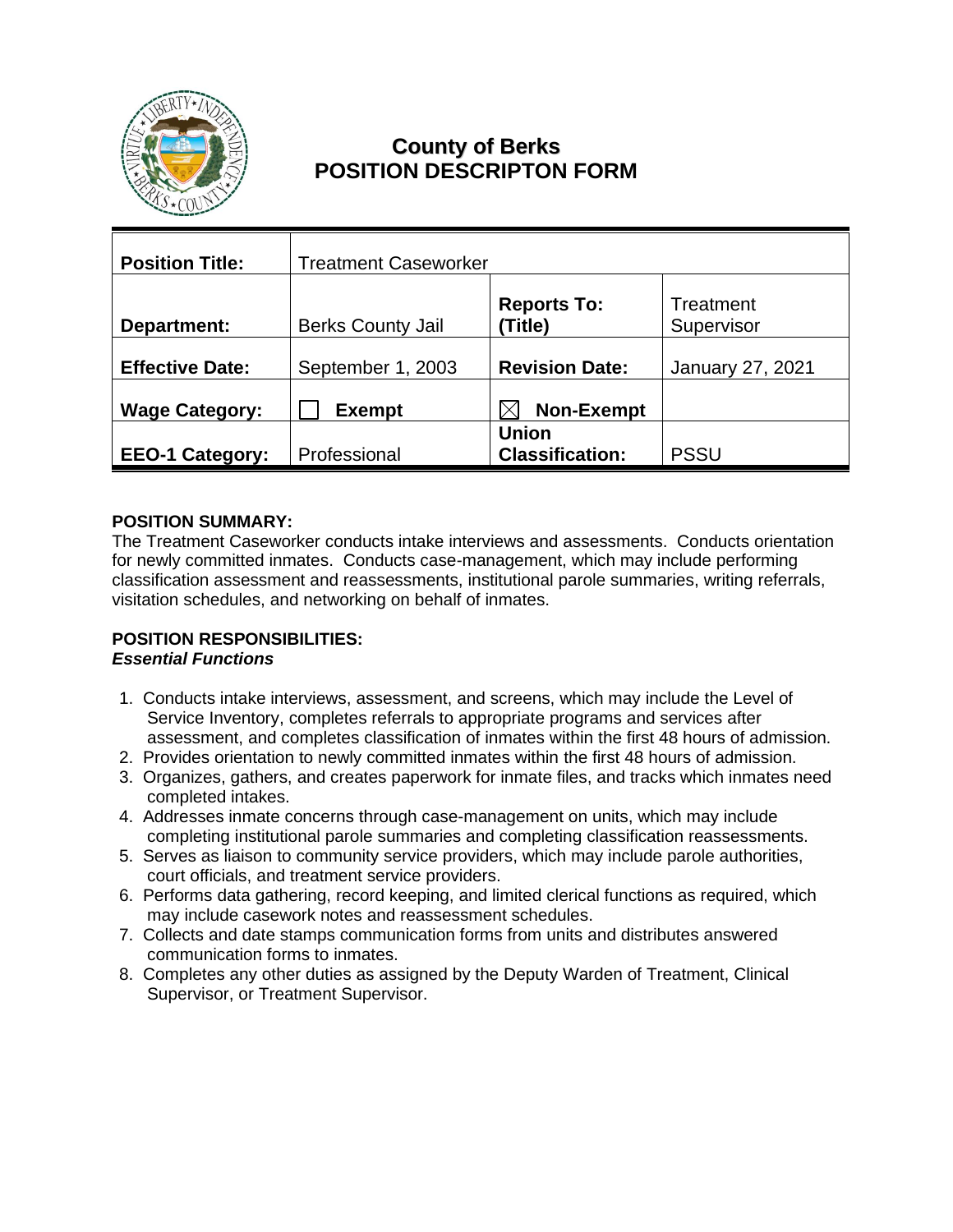## *Non-Essential Functions*

### **ESSENTIAL KNOWLEDGE, SKILLS AND ABILITIES:**

- 1. Knowledge of counseling theories.
- 2. Awareness of multi-cultural issues in counseling.
- 3. Ability to communicate effectively both orally and in writing.
- 4. Ability to prioritize and organize multiple tasks to meet deadlines.
- 5. Ability to handle and operate personal computers, copiers, printers, radios, keys, telephones, and other office equipment.
- 6. Ability to work independently on a variety of duties.
- 7. Ability to train new staff in all duties of treatment caseworker.
- 8. Ability to oversee and train interns in all duties of treatment caseworker.
- 9. Ability to meet all employment criteria established by the Berks County Jail System, which may include job interview, urine drug screen, physical/health assessment, criminal background check, aptitude assessment, psychological assessment and interview by psychologist.
- 10. Ability to meet standards established by the PA DOC in PA Code Title 37.
- 11. Knowledge of the ethical standards as outlined by the American Psychological Association.
- 12. Ability to handle stress.
- 13. Physical presence in the office is required.

## **MINIMUM EDUCATION AND EXPERIENCE:**

- Bachelor's degree in Psychology, Counseling, Social Work, or other closely related field. Degree must be obtained from an accredited college or university.
- One (1) year of documented experience in an agency of government setting.
- Any equivalent combination of experience and training which provides the required knowledge, skills and abilities.

#### **PHYSICAL DEMANDS:**

- Ability to lift and carry files and documents weighing up to and including sixteen (16) pounds.
- Ability to ambulate frequently from one end of the jail to the other departments and units.
- Ability to stand for periods up to two (2) hours.
- Ability to sit for periods up to two (2) hours.
- Ability to pull and open grill gates and unit doors.
- Ability to reach overhead at a full arms length.

#### **WORKING ENVIRONMENT:**

- Requires working within the confines of a secure jail.
- Requires working in loud, small, and not private work spaces.
- Requires working in an environment where personal safety may be of concern.
- Requires working in an environment where there is possibility of foul odors.